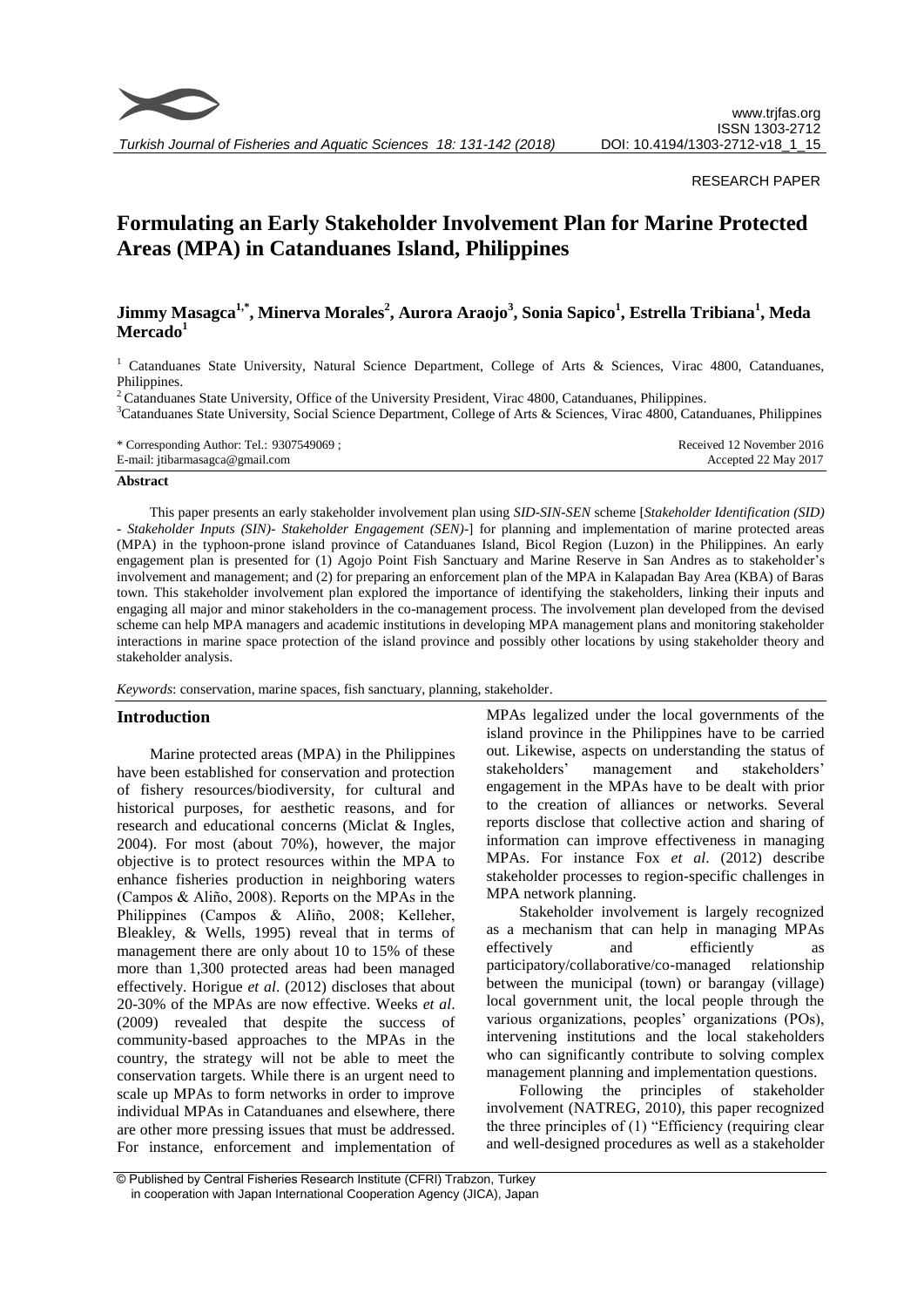engagement plan for informing, consultation, and active participation of stakeholders in decisionmaking)"; (2) "Inclusiveness and transparency (requiring an open and transparent engagement process and inclusion of a wide range of participants from the community with special focus on the proper identification of major and minor stakeholders and appropriate consultation processes)"; and (3) "Effectiveness (requiring that stakeholders' views are taken into account through their inputs and integrating these to the over-all involvement process to link the major stakeholders, minor stakeholders and intervening stakeholders into the management planning and implementation to have the real impact on plan or policy development and implementation)" (NATREG, 2010).

Stakeholders" engagement in MPA is critical for ensuring the long-term success of this conservation tool of having MPAs in this island. It is said that participatory decision-making leads to smoother enforcement of MPAs legalized by local governments. Stakeholder engagement is central to MPA planning (Gilliland & Laffoley, 2008; Pomeroy & Douvere, 2008; Fox *et al*., 2012) as well as broader coastal and marine spatial planning. There are many ways to involve stakeholders, and approaches that vary depending on planning requirements and regional characteristics (Halpern *et al*., 2012; Leslie, 2005). Expectedly, there will be enhanced compliance with regulations for community managed MPAs and at the same time, while also promoting the livelihood and ensuring equity or fairness among the local communities whose income and livelihood activities are affected. In spite of the evidences that effective stakeholder engagement in MPAs in other parts of the country, reports about stakeholder management and engagement about MPAs are few and need to be probed so that MPA enforcement will not fail because of poor involvement processes.

This study developed a stakeholder involvement plan for the management of MPAs in Catanduanes Island in Luzon, Philippines. Specifically, historical aspects on the creation and practices in stakeholder involvement process were analyzed in the MPA of Agojo, San Andres (Lat. 13.67°, Long. 124.1167°). This paper develops an early stakeholder involvement scheme for other MPAs and particularly for Kalapadan MPA in the municipality of Baras (Lat. 13.64306; Long. 124.3613) in northeastern portion of the island that focus on stakeholder identification and analysis and integrating and linking stakeholders" inputs or contribution and engagement process to the management plans (Acronym: *SID-SIN-SEN*). This exercise was undertaken to assist the municipal planning development officers (MPDO), municipal agriculture officers (MAO, upcoming MPA managers, officers of the mangrove associations, the fisher-folk leaders, local village councils, researchers on MPAs, school administrators and other leading stakeholders with future strategy formulation and implementation of the protected area management or zoning plans.

#### **Materials and Methods**

The study followed what Glass *et al*. (2013) emphasized on the need to integrate a many different disciplinary perspectives when translating sustainability principles for application in the "real world" that is emblematic of a shift towards transdisciplinarity research approaches (Reed *et al*., 2009; Pohl *et al*., 2010). A participatory research process was followed here that includes a series of field work, one-on-one interviews, focus group discussions (FGD), general assemblies and council meetings for the re-development of the management plans. Appraised extant literature and gathered official documents from the government units, conference reports, unpublished or under review papers and news clippings about the existing MPAs on involvement and decision-making processes in the island for the documentary analysis. Documentary data were organized from the materials on relevant local legislations or ordinances related to MPA establishment, management and institutional collaboration. Table 1 shows the summary of the methods, activities and schedule research work undertaken.

In preparing the stakeholder involvement plan, two MPAs (one implemented and the other to be implemented) are considered in this paper, namely: Agojo MPA and Kalapadan MPA that include marine reserves, sanctuaries, and no-take areas. Informant interviews were done among 50 fishers-part-time farmers and 85 women leaders (members of mangrove association). Moreover, qualitative informant interviews were carried-out using semistructured questionnaire in the said MPAs. These interviews centered on stakeholder management particularly on stakeholder identification (SID), stakeholder inputs (SIN) and stakeholder engagement (SEN). The methods used to achieve these goals also included stakeholder meetings conducted three times, as organized by the local government units involve in the study. In addition, key informants consisted of local government officials, members of mangrove associations, women groups, non-government organizations, youth organizations and academics from the local state university.

An examination of the two MPA examples (the Agojo and Kalapadan) was done in order to demonstrate how these stakeholder involvement practices were applied in different contexts. Lessons learned through this inquiry informed a set of recommendations for the MPA stakeholder s' management of the province for possible scaling up of MPA network planning in the island or in the region. In taking the information in this paper, it is expected that the province could develop a strong stakeholders and public participation strategy for MPAs.

After designing this process, it is being proposed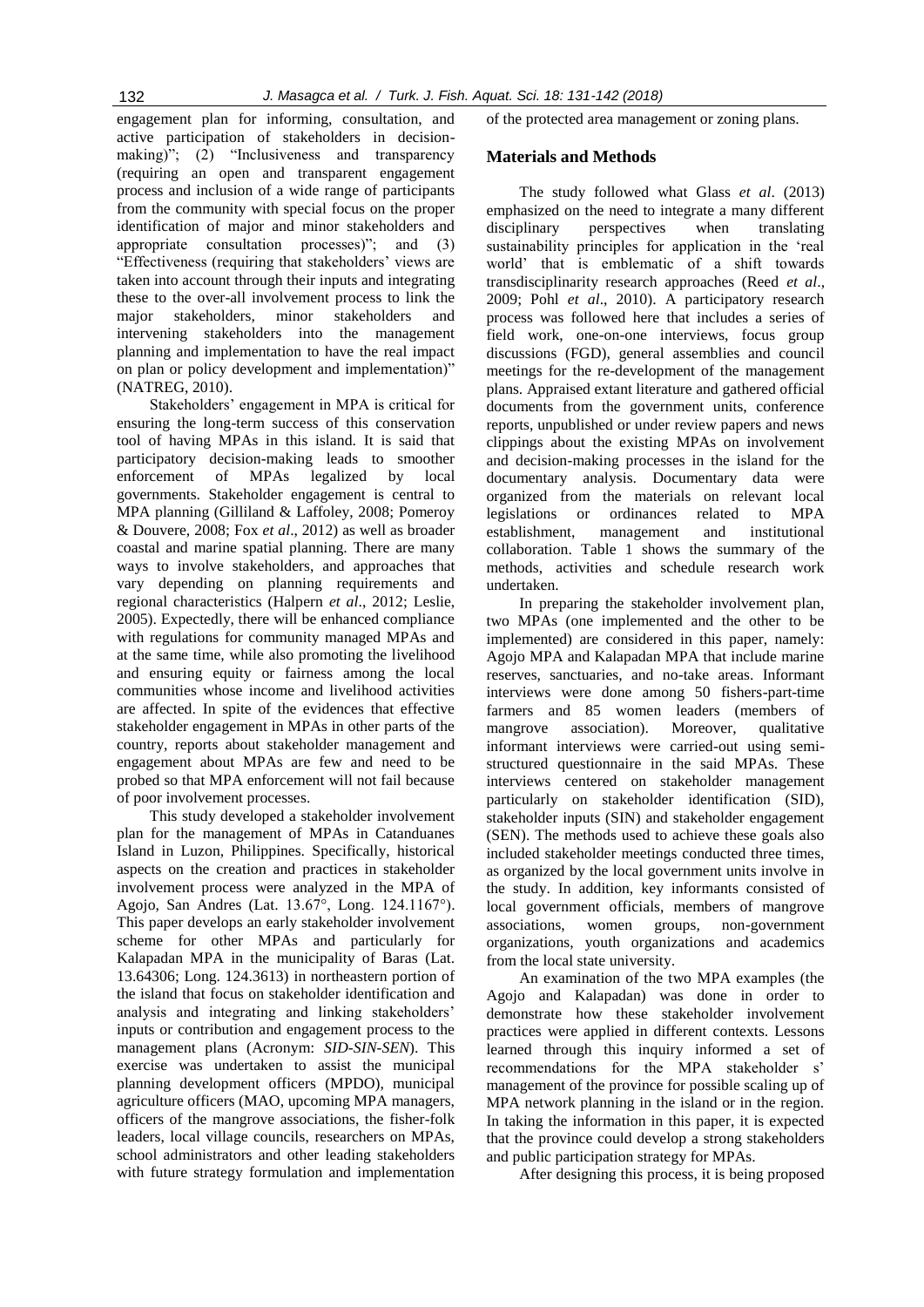| Methods                                                                                                                                                                                                                                                                              | Activities                                                                                                                                                                        | Schedule                             |
|--------------------------------------------------------------------------------------------------------------------------------------------------------------------------------------------------------------------------------------------------------------------------------------|-----------------------------------------------------------------------------------------------------------------------------------------------------------------------------------|--------------------------------------|
| Preparation                                                                                                                                                                                                                                                                          | Literature review<br>٠<br>Participation observation<br>٠<br>Informal key informant interview<br>$\blacksquare$<br>Village selection<br>٠<br>Interview guidelines preparation<br>٠ | September<br>2014 to January<br>2015 |
| Key informant interviews (total of 45 fishers<br>and part-time farmers and 85 women leaders,<br>local government officials; and members of<br>associations,<br>mangrove<br>non-government<br>organizations, youth organizations<br>and<br>academics from the local state university) | Interviewing elderly people, local village leaders                                                                                                                                | January 2015                         |
| FGD (4 sessions)                                                                                                                                                                                                                                                                     | Mixed group discussions                                                                                                                                                           | January & May<br>2015                |
| Data processing                                                                                                                                                                                                                                                                      | Qualitative data processing                                                                                                                                                       | June 2015                            |
| Preliminary research integration                                                                                                                                                                                                                                                     | Writing up literature review                                                                                                                                                      | <b>July 2015</b>                     |
| <b>Second Research Integration</b>                                                                                                                                                                                                                                                   | <b>Oualitative Data Processing</b><br>٠                                                                                                                                           | February 2015                        |
|                                                                                                                                                                                                                                                                                      | Revising write-up                                                                                                                                                                 | March-June                           |
|                                                                                                                                                                                                                                                                                      | Further literature review                                                                                                                                                         | 2015                                 |
| Final Research Integration                                                                                                                                                                                                                                                           | Final revision of write-up                                                                                                                                                        | July-August                          |
|                                                                                                                                                                                                                                                                                      | Final literature review                                                                                                                                                           | 2013                                 |

**Table 1.** Methods and research activities utilized in the study

here as an Early Stakeholder Involvement Plan for MPAs in a unit of the planned multidisciplinary research institute on water, renewable energy, environment and climate with the university"s Natural Science Department (NSD) College of Arts and Sciences (CAS) as the lead unit. Stakeholder involvement in MPA combines policy-oriented organizing and consensus-building functions with mixed-methods approach. From the start, the goal is to help shape sound policy based on careful observation and analysis of the research team for this inquiry.

# **Results and Discussion**

# **The MPAs of Catanduanes***.*

*Agojo Point Fish Sanctuary and Marine Reserve (APFSMR*). There are two coastal villages or barangay*,* the basic political unit (BPU) of the Philippines located at the Agojo peninsula: the villages of Agojo and Tominawog with a combined population of about 25,000 people. Approximately, one-third of the male population is full-time fishermen and the remaining two-thirds are part-time fishermen. Majority of the fishermen in the surrounding villages rely heavily their fishing activity on the area. Due to the fact that 70% of the entire population of San Andres live in the coastal villages, which rely heavily their source of food and livelihood from the harvests at the municipal swamps, estuaries and coastal waters, using fish gears (hook & line, gillnets, spear guns, fine mesh nets, deep sea spear guns with compressors), the fishing activity puts pressures on the coastal area. These practices deplete the coastal resources of the municipality which threatened to decreased fish availability. Having this situation, the population appears to be nutritionally and economically-threatened (Vargas & Asetre, 2010).

Coastal Resource Management*.* In order to avert the situation in the study area, resource conservation initiatives were undertaken. Hence, the adoption of the Coastal Resource Management (CRM) plan, and the declaration of the Agoho MPA which has a core zone of 72 ha located and an expanded reserve extending to 386.625 ha of coastal areas of the adjoining villages of Bislig, Cabcab, Bagong Sirang and Catagbacan in the municipality.

A document on CRM was prepared for the municipality of San Andres with the assistance of Care Philippines during the infancy period. This ensured the framework for implementation and management of the MPA under consideration. It is pertinent to note that the Office of the Municipal Agriculture (MAO) is the rightful office to manage and facilitate the different programs and projects this MPA in coordination with the different line agencies. The agricultural technician for fisheries at the MAO in San Andres, Catanduanes was designated as the project manager. Deputized Fish Wardens (DFWs) were hired by the LGU of San Andres. In support of the establishment of the MPA, the Development of Sustainable Technology and Livelihood System were incorporated in the management and conservation program. This livelihood system has included the mariculture, aquasilviculture and seaweeds processing projects for the local communities.

Policy and Ordinances in San Andres, Catanduanes. On policy approach related to governance, the municipality of San Andres approved village resolutions and ordinances in support of the MPA in Agoho Point. Examples of these policy interventions are: (1) Ordinance authorizing 60% of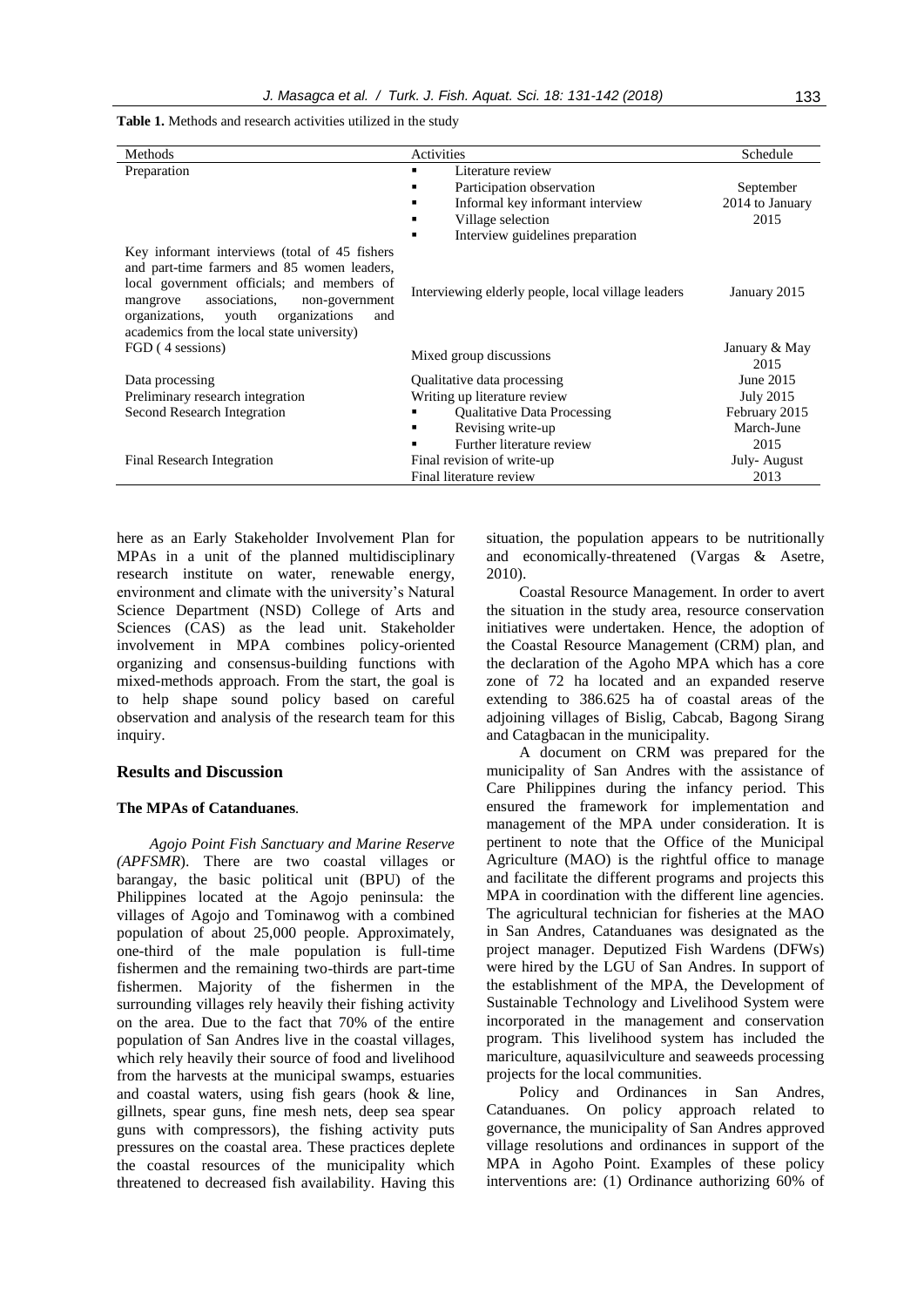fine/penalty paid to LGU by violators at the sanctuary (Agoho MPA) to go to the apprehending officer (Municipal Ordinance #4 s. 1999); (2) amending and approving sets of rules and regulations covering the conduct of ethics of members of ACOMDO (Resolution # 1 s. 2001); (3) ordinance prohibiting illegal acts in the sanctuary; (4) village ordinance declaring the last Sunday of the month of December as "People"s Day" and conduct of "Atag" (Volunteer) System. This indigenous system occurs when the BPU constituents offer free labor in support to the conservation programs and projects at the sanctuary. On corrective programs, site survey and resource assessments at the Agoho MPA had been conducted by BFAR, Care Philippines, ICLARM and Bicol University which were made available to the local communities through the MAO in San Andres. Likewise, the Comprehensive and Sustainable Development CRM Plan was prepared by MAO based on the framework produced by Care Philippines was submitted for the action/implementation of BFAR (Vargas & Asetre, 2010; Aldea & Masagca (2016).

# **Kalapadan MPA in Baras, Catanduanes, Philippines**

The Kalapadan Bay Area (KBA) in Baras, Catanduanes (Lat. 13.64°, Long. 124.36°) is now facing serious problems, including stress from pollution degradation and depletion of resources, including species conflicting uses of resources; and damage and destruction of habitat. Because of these problems, Kalapadan MPA in Baras was enacted by a Municipal Ordinance in 2004 and is currently being enforced that involved four barangays namely: Buenavista, Moning, Osmeña and Poblacion. The incumbent Mayor, Chito Chi is spearheading the enforcement with the Municipal Office Planning Officer and with the technical assistance from the island"s local university through a faculty committee created by the university president. Consistent to the two primary purposes in IUCN resolution 17.38: (1) to focus global attention on the urgency of the need for Marine Protected Areas as part of broader programmed to conserve the marine heritage and lifesupport system of the world and (2) to focus on the various actions that are necessary to ensure that marine protected areas successfully make the transition from the technical processes of planning to the reality of long-term implementation; this MPA being enforced initially considers the high degree of linkage between marine environments and their connection to terrestrial activities and impacts imposes an urgent need for integration of protected area management and overall conservation strategy. With IUCN's policy (Kelleher and Kenchington, 1992) Kalapadan MPA intends to: (1) maintain essential ecological processes and life support systems; (2) ensure the sustainable utilization of species and ecosystems; and (3) preserve biotic

diversity.

#### **Stakeholder Identification (SID)**

A stakeholder of the two MPAs under study is any individual, group or community living within the influence of the protected marine space or likely to be affected by a management decision or action of the LGU, and any individual, group or community likely to influence the management of the site. Stakeholders in this paper that delve on the involvement process are represented in the main stakeholder groups: local people or the public, private individuals or the business sector, and civil society.

When developing a stakeholder involvement process it was important to understand who is or who could be affected by the decisions and actions taken by the municipalities. This is within the notion of who has the power to influence and provide livelihood opportunities for the reduced sources of food and income for the local people. Prior to SID, the major stakeholders were carefully identified in order to ensure the representation of different sectors whose interests were directly or indirectly affected by the actions of the LGU officials. These are actually those who have information, knowledge and expertise about the issue, or can control or influence the implementation instruments relevant to the issue (NATREG, 2010).

One most important component in stakeholder involvement process is the identification of the major and minor and intervening stakeholders in the MPAs under enforcement. During the early years from 1993 to 1999 of Agojo MPA, the stakeholders were identified based on the criteria set by the LGU and NGO which spearheaded and prepared the management plan. The major stakeholders include the members of the PO or ACOMDO with the LGU and other groups in the barangay. The minor stakeholders include women groups, barangay officials, SK and local people from the neighboring barangays (e.g. Tominawog, Comagaycay and Catagbakan). The other minor stakeholders include the staff of provincial environment office, the provincial agriculture office, fisheries and aquatic resources bureau, schools around the area, small business operators, excursionists, researchers from the academics, divers, fishers from other barangays (=villages) and beach operators. In other reports, stakeholder multiple groups include government agencies, stakeholders, and other interested parties (Briot *et al*., 2011; Syms & Carr, 2001; Dahl-Tacconi, 2005).

In Kalapadan MPA, *SID* was made by the technical working group composed of the university faculty members and planning staff of the municipal mayor that included the councils of four barangays, fishermen"s council (FARMC), the fishermen group, farmers" organizations, women, mangrove organizations, bay fishers and anglers. The minor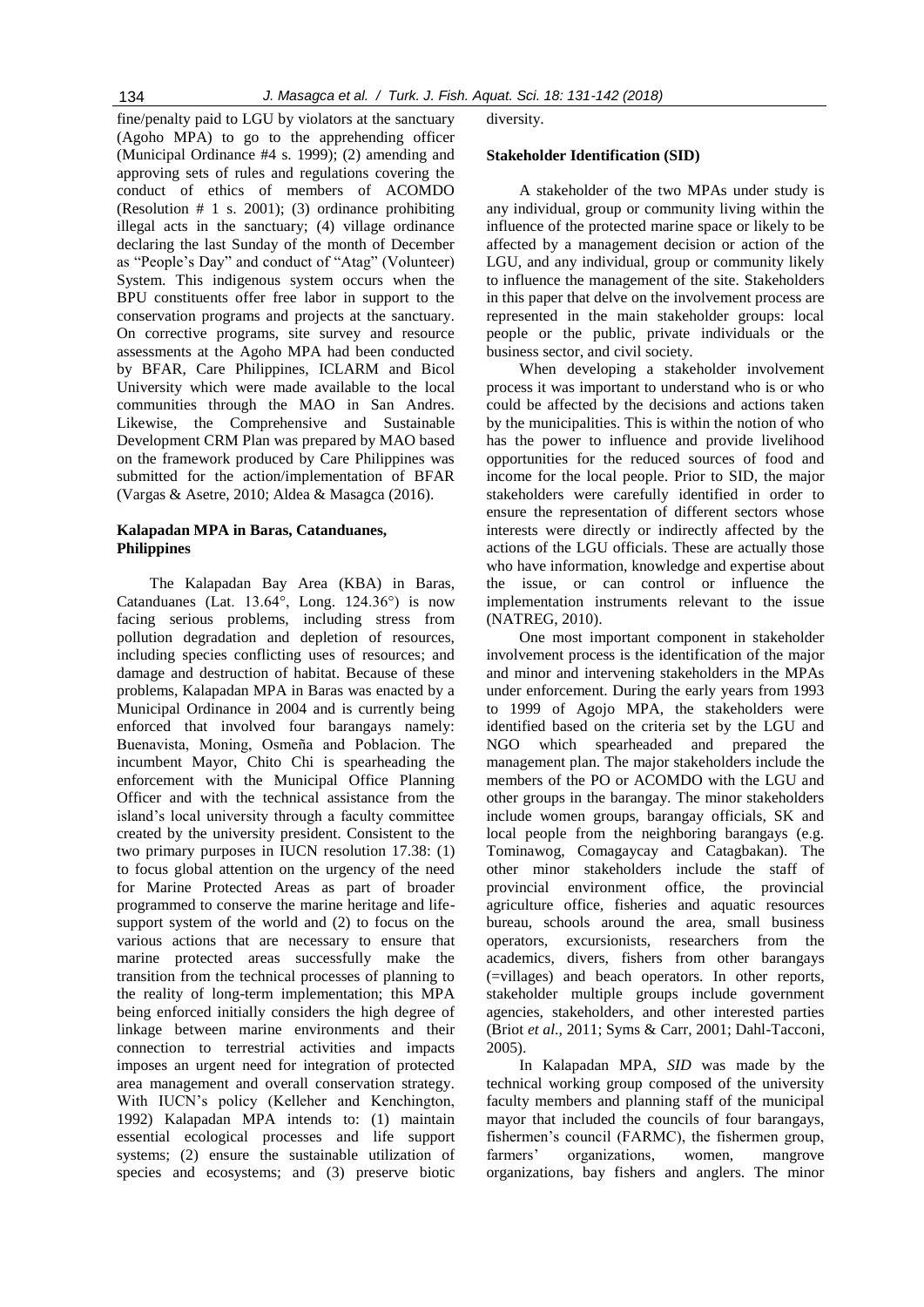stakeholders are the tourists who go to the famous Puraran Pacific beach resort, surfers, anglers, boat operators, businessman around Kalapadan Bay area, boat operators, bus and jeepney operators, researchers, environmentalists and faculty/students of the university and other schools of the island.

Stakeholders" identification (SID) of issues, groups and strategies for the Agojo MPA was done through the facilitative discussions or forums during informal talks and LGU council meetings. Identifying specific roles of the main and minor stakeholders was known to be important for both the Agojo and Kalapadan MPAs as it appears to have contributed initially in the success of managing the marine spaces.

#### **Stakeholder Inputs (SIN)**

SIN includes integrating and linking stakeholders" inputs or contribution to the management plans for the said MPAs. The component SIN for the development of the management plan was a complex one considering that four  $(4)$  villages  $(=$ barangay, basic political unit of the Philippines) are to be involved. The areas covered by Kalapadan MPA are characterized by multiple users and values with many individuals or social groups belonging to a number of sectors. Pollnac (1982) and Pollnac *et al*. (2001, 2002) underscored the importance of stakeholder involvement through their inputs (SIN) in MPA management. An increasing body of literature on stakeholders" opinions in relation to MPA performance as reported by Suman *et al*., 1999) are now in place. SIN or the involvement in the development of MPA performance indicators are also increasing such as that of Dahl-Tacconi (2005), Vasconcelos (2011), [Dalton,](http://www.scopus.com.scopeesprx.elsevier.com/authid/detail.url?origin=resultslist&authorId=9639917700&zone=) Forrester, & Pollnac (2012) and Heck, Dearden, & McDonald (2012). More recent papers on the stakeholder inputs come from the works of [Stevenson,](http://www.scopus.com.scopeesprx.elsevier.com/authid/detail.url?origin=resultslist&authorId=49964665500&zone=) [Sikich,](http://www.scopus.com.scopeesprx.elsevier.com/authid/detail.url?origin=resultslist&authorId=49964703800&zone=) & [Gold](http://www.scopus.com.scopeesprx.elsevier.com/authid/detail.url?origin=resultslist&authorId=7402444104&zone=) (2012), [Smith \(](http://www.scopus.com.scopeesprx.elsevier.com/authid/detail.url?origin=resultslist&authorId=55221114900&zone=)2012), [Allegretti, Vaske, &](http://www.scopus.com.scopeesprx.elsevier.com/authid/detail.url?origin=resultslist&authorId=55210985400&zone=) [Cottrell](http://www.scopus.com.scopeesprx.elsevier.com/authid/detail.url?origin=resultslist&authorId=7005775698&zone=) (2012) and Jentoft *et al*. (2012).

During the interviews, the respondents concurred to the idea that inputs of stakeholders can provide insights to the multiple uses of the local marine space issues in the island. It is most highly likely to be observed in Kalapadan MPA in the ensuing years if fully implemented by the local government units and local communities. At the time that Agojo MPA was established in the 1993, it was known that policy decisions were based upon the context of "accurate understanding of the local social and environmental condition". As suggested by Pomeroy & Douvere (2008) such accuracy can lead to effective and efficient MPA implementation. However, inputs were based on what the local people, the PO or other civil society organizations that will be getting from the arrangements of contributing organizations. These are the benefits and other livelihood opportunities.

#### **Stakeholder Engagement (SEN)**

SEN is a means to enable local people to become involved in the planning and delivery of innovative local solutions to local problems. Stakeholder engagement process provided stakeholders with the opportunity to state their opinions, create the opportunity for debate during public meetings, empower stakeholders in decisionmaking, and ensure that stakeholders have a sense of ownership in the decisions taken particularly when ordinances were approved. During the field work, informants revealed that to be engaged means an opportunity to get informed about the over-all aspects of marine space protection and over-all ocean governance, to learn and to deliberate about concerns of the locality. In this approach, stakeholders communicate not only with decision makers but also among each other both formal and informal session.

SEN or participation at the early stages of the planning process is particularly useful in order to understand concerns towards the establishment of a MPA (Salz & Loomis, 2004).This concept of *SEN*  refers to how reinforcement can the value organizations like the mangrove associations known as ACOMDO in Agojo for protected marine spaces gain from working with their stakeholders, and ensuring that sustainability advantage of the people organization managing the protected area. Heuristically, the POs in Agojo and at present ACOMDO experience numerous setbacks which were due to the (1) inappropriateness of the management plan prepared by an NGO for the major stakeholders, (2) political intervention which is an inevitable circumstance that will have immediate and long-term effects, (3) organizational capability limitations, and (4) inadequate community assets to implement the management plan for Agojo MPA. Based on the cyclic analysis and iteration, it was more likely (based on anecdotal materials) that Agojo had some contributions to the limitations of "paper parks" by not focusing on ways of conducting transparent processes. Flexibility in the implementation of the plan appears to be one of the ways by which little successes have been achieved in the management of the older MPA in the island. The local focal persons or community organizers appeared to have not exercised independent facilitation as asserted within the context of too much "political intervention", patronage politics with the presence of local political 'riders' known as 'exploiters' in the island and undefined practice political tactics of partisanship.

The practice in SEN cannot achieve certain successes if planners and implementers of the two MPAs with the management plans will fail in terms of the ability to incorporate the socioeconomic data. These are needed by the university research team members in using the SID-SIN-SEN scheme. Added to this is the utilization of local knowledge which cannot just be determined by having concisely and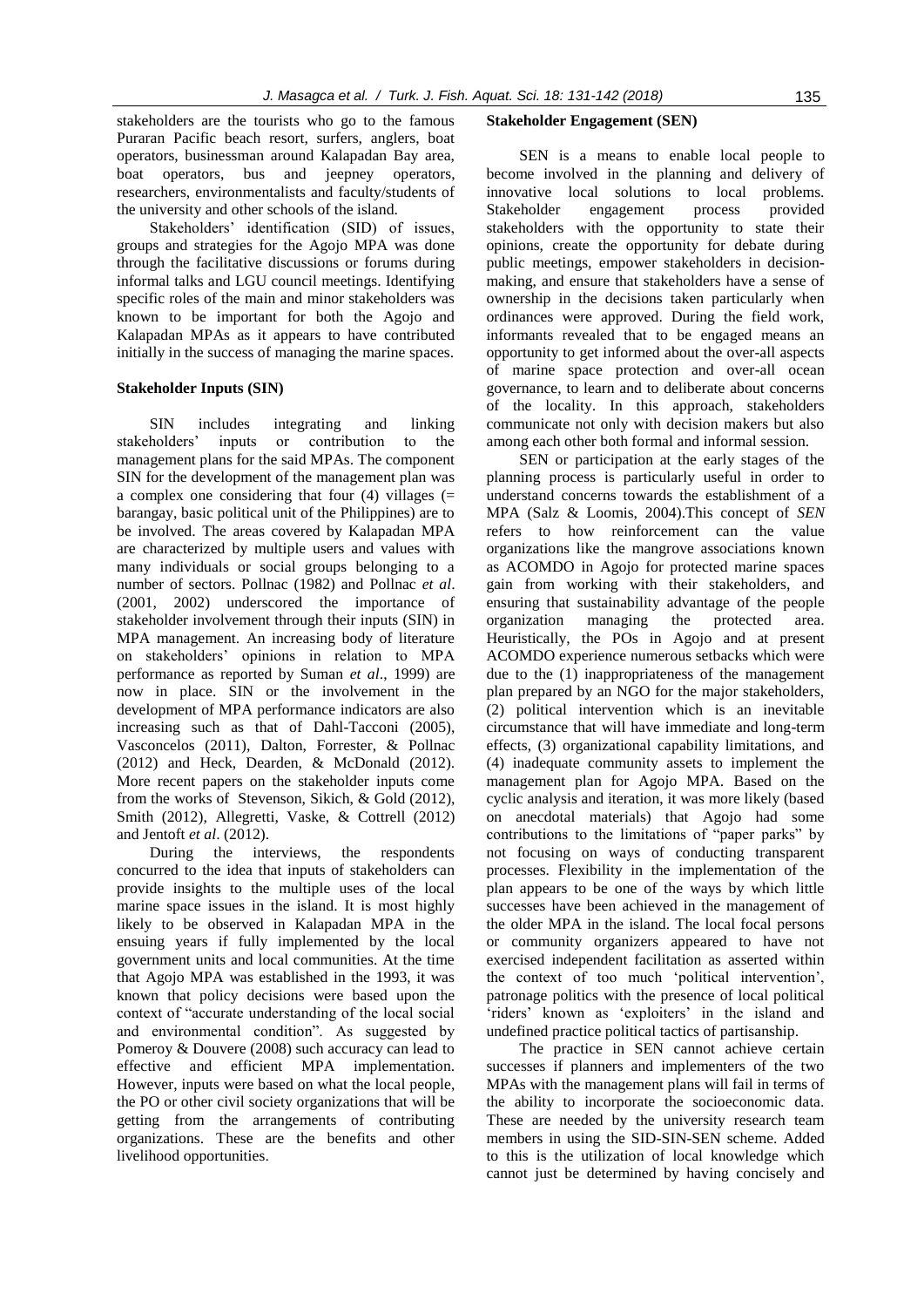succinctly or one- to two-shots of visits of the organizers. The capacity of the research team of living with the local people at a longer period can enhance engagement of through constant and greater interaction. For instance, precise data on the actual family or household incomes, determination of actual benefits of governmental programs such as 4Ps (a pro-poor program of the Philippine government) and data on the benefits of the livelihoods provided by different agencies will form part of a highly acceptable socio-economic data.

In each of the four barangays in Baras, the community coordinator is being trialled to coordinate the participation of a wide - range of stakeholders including local tourists, surfers or divers who frequent beach resorts, fishermen from other localities, conservationists/environmentalists of the island, local officials of the other barangays in Baras, business owners in the Puraran and Kalapadan Bay Area (KBA) authority; and coastal residents, who have recommended for the establishment of Kalapadan MPA.

#### **Stakeholder Management**

The concept of stakeholder management as used in the present study attempted to incorporate stakeholder identification (*SID*), stakeholder inputs (*SIN*) and stakeholder engagement (*SEN*) (Figure 1). Based on the combined interviews carried out among the main stakeholders (n=46) and minor or external stakeholders (n=12) there was a general consensus on the positive relation to sustainability of protected marine spaces when communities and local government units are actively engaged in building stronger relationships with their external stakeholders their local NGO partners, government unit collaborators, some funders of special projects, benefactors/donors and the local people. Further, the informants/respondents believe that these relationships in turn can help these two MPAs (older and younger) of the island province find and pursue opportunities for effective and efficient management resource efficiency.

Starting 1993 until 1998, stakeholder management aspects were analyzed based on the management plan for Agojo MPA prepared within the concept of LGU/NGO-PO arrangement. Several papers were scanned about stakeholder management in Agojo MPA (see earlier papers of Bradecina & Nieves, 2006, Soliman *et al*., 2004; Masagca, 2006; Masagca & Masagca, 2009; Masagca *et al*., 2016; and Vargas & Asetre, 2010). Other extant literature published in Ocean & Coastal Management or the Marine Affairs journals include some details aspects of stakeholder management of this MPA which is currently under intensive reviewing.

Several themes were used in the analysis as to the community engagements from the process of establishing and implementing the Agojo MPA from community entry with the appraisal, planning with financing arrangements, formalization with the ordinance and implementation with the adjustments. Responses of the main stakeholders strongly agreed that throughout these steps followed in Agojo, stakeholder management was ensured to the fullest extent as to the design of the stakeholder scheme of *SID-SIN- SEN*, specifically on the three elements of stakeholders organizing and convening (*SID*), integrating the inputs (*SIN*) and managing stakeholders" engagement (*SEN*) from the different major and minor stakeholders into the MPA design process for this typhoon-prone island.

With the gradual changes as to the increasing responsibility and commitment of the stakeholders, the field workers of the LGU and NGO provided the necessary assistance so that engagements of the local people and members of the mangrove organization do not wane. At the same time that the LGU-NGO are engaged in community building capacities, the external or minor stakeholders started in assisting the management of the Agojo MPA by providing varied



**Figure 1.** Stakeholders" management (SM) with stakeholders" identification (*SID)*, stakeholders" inputs (SIN) and *SEN* (stakeholders" engagement.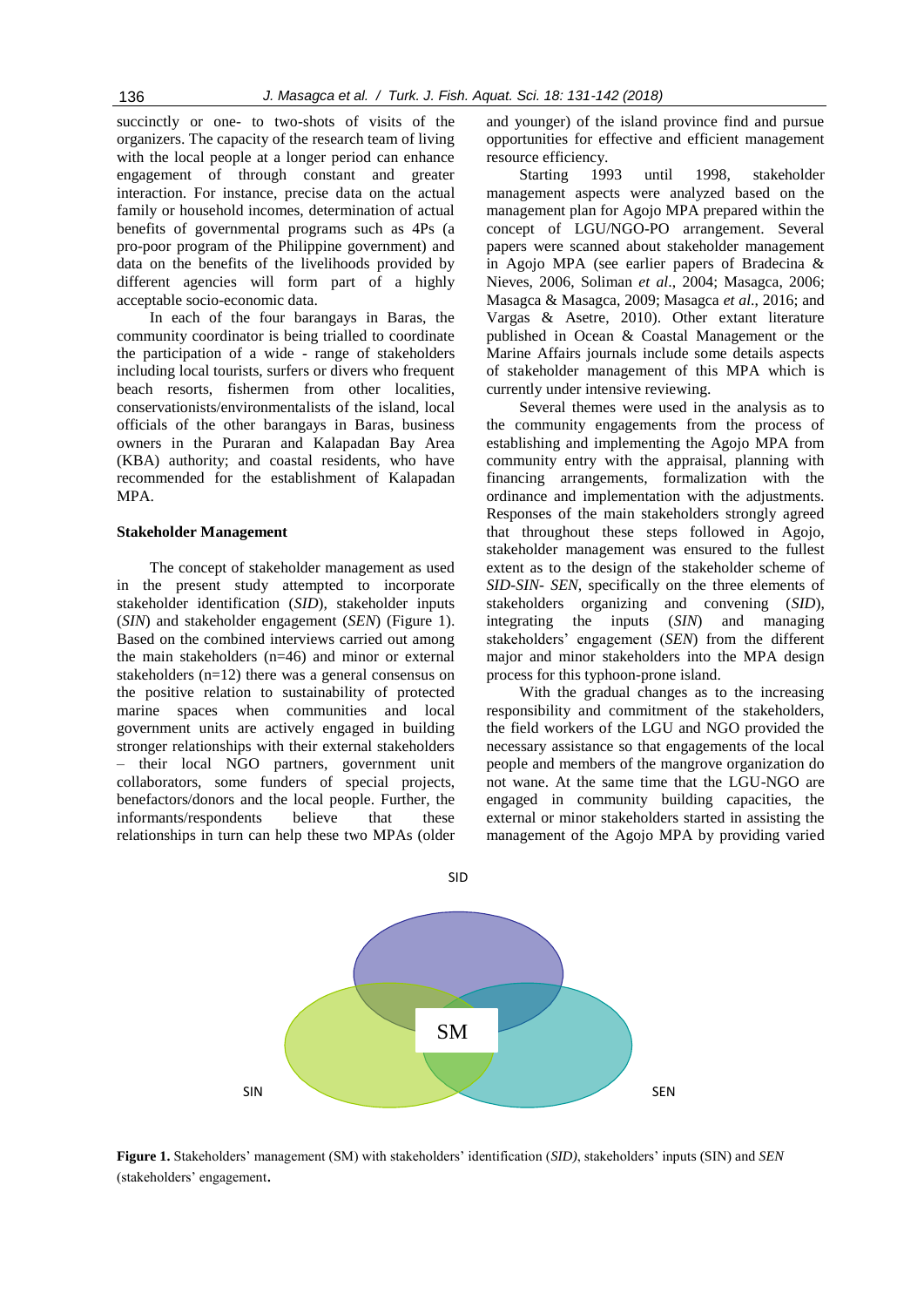inputs such as livelihoods, microfinancing and other community projects. However, the informants expressed during the interviews and discussions that a greater number of external institutions as minor stakeholders performed like the Filipino concept of "*ningas kugon*" which means that at the earlier stage, there is a very high commitment or enthusiasm being displayed or and later on, their engagements slowly diminished within 1 to 2-year period which had some lasting effects on the main stakeholders. This lowering of intensity in the engagement of intervening institutions like academic institutions can be seen from the lack of a functional contract or MOA for at least 2 years to ensure continued community engagement with within the context of accountability if non-compliance occurs. In the case of academic institutions, the semestral and school year phasing of activities could be one valid reason why these institutions were noted by the stakeholders to have reduced commitment. After these institutions have already gathered and obtained data for research purposes or carried out extension sessions, the stakeholders who were interviewed expressed concern that they tend to disappear from their view. This tended to have contributed immensely to the negative attitude of the local people towards the presence of university researchers in the said MPAs. Looking in the frames of understanding used by university researchers that "scientific evidence for MPAs is limited and patchy" (Caveen *et al*., 2013), local people have the tendency to dislike the university researchers?

The main stakeholders claim that intervening institutions like state universities and the different governmental agencies like the Philippine Department of Science & Technology (DOST) and the country"s fisheries department (BFAR) appear to have "used" only the MPAs in order to serve their institutional interests and do not look into the general welfare or longer commitment to the whole community. Truthfulness about this finding and the need to validate by using triangulation during the study was vigorously pursued with repetitive interrogation. After a series of discussions and informal meetings the explanation like the very limited role of academic institutions as a technical support and also biased to the monitoring and evaluation phase of the project, the stakeholder respondents finally agreed that universities have limited resources (both time and funding) so that the longer gestation period from 3 to 5 years in MPAs as to the achievement of the objectives will not guarantee for the full commitment owing to the other functions of the faculty involved in the MPAs. There could be some truth about the other intervening institutions but the researchers consider these observations to be anecdotal and cannot be considered plausible generalizations.

Available literature reveals that well-designed MPAs have been shown globally to increase the abundance and diversity of organisms inside as well

as outside their boundaries as noted by [Stevenson &](http://www.scopus.com.scopeesprx.elsevier.com/authid/detail.url?origin=resultslist&authorId=49964665500&zone=) [Gold,](http://www.scopus.com.scopeesprx.elsevier.com/authid/detail.url?origin=resultslist&authorId=7402444104&zone=) 2012) and appears to be true in Agojo, San Andres, Cataduanes (see Vargas & Asetre, 2011). Anecdotal reports and one-on-one interrogation of the newly re-organized mangrove association reveal the increase in population density of rabbit fishes (Siganidae) and other sea grass dwelling fishes. Increased population density of the gastropods, *Cypreae* and *Haliotis* was also known as well as other bivalves of the genus *Tridacna* and *Pinctada*. Questions whether these bio-ecological changes will have relations to stakeholder management need to be addressed but will be difficult to probe. Several studies on the use of nektons or fishes as indicators of success in mangrove rehabilitation deserve further look as what Caveen *et al*. (2013) stressed that "scientific evidence for MPAs is limited and patchy" for those that include mangrove reserves.

# **Proposed Early Stakeholder Involvement Plan for Mpas in Catanduanes**

The results of the analysis in the present study demonstrate that the stakeholder scheme developed here to be a simple one. This can help both the researchers and the various stakeholders understand the social dimensions of managing MPAs in the island, even when the concept of climate change adaptation, mitigation and resilience is about to be integrated. Divergent opinions on the issues related to stakeholder involvement at the time that these MPAs were established and implemented the management plan which the main stakeholders did not prepare and experienced failures in the implementation as seen by the dissolution and moribund a mangrove association (ACOMDO). The analysis of the inactive condition of the main stakeholders in Agojo MPA can be seen from the low levels of knowledge of the intervening institutions on the real feeling and misplaced information may be of strategic importance in reducing conflict.

It is widely accepted that *SEN* is *"*something that we do in order to improve site management". Elsewhere, stakeholder engagement is in the function of preparation of a good-quality management plan which is based on the needs and priorities of relevant stakeholders (NATREG 2010). This inclusive approach takes account of the interests and encourages involvement of stakeholders in all aspects of management planning.

Relatedly, experience in the implementation of ecosystem-based management (EBM) has shown to be most successful when a great diversity of stakeholders is engaged early in a process, as opposed to a more top-down decision making process (Stevenson, Sikich, & Gold 2012). In the case of the present enforcement of Kalapadan MPA, earlier stage followed the top-down decision making process and later on moved into the bottom-up process in decisions by fostering meaningful participation,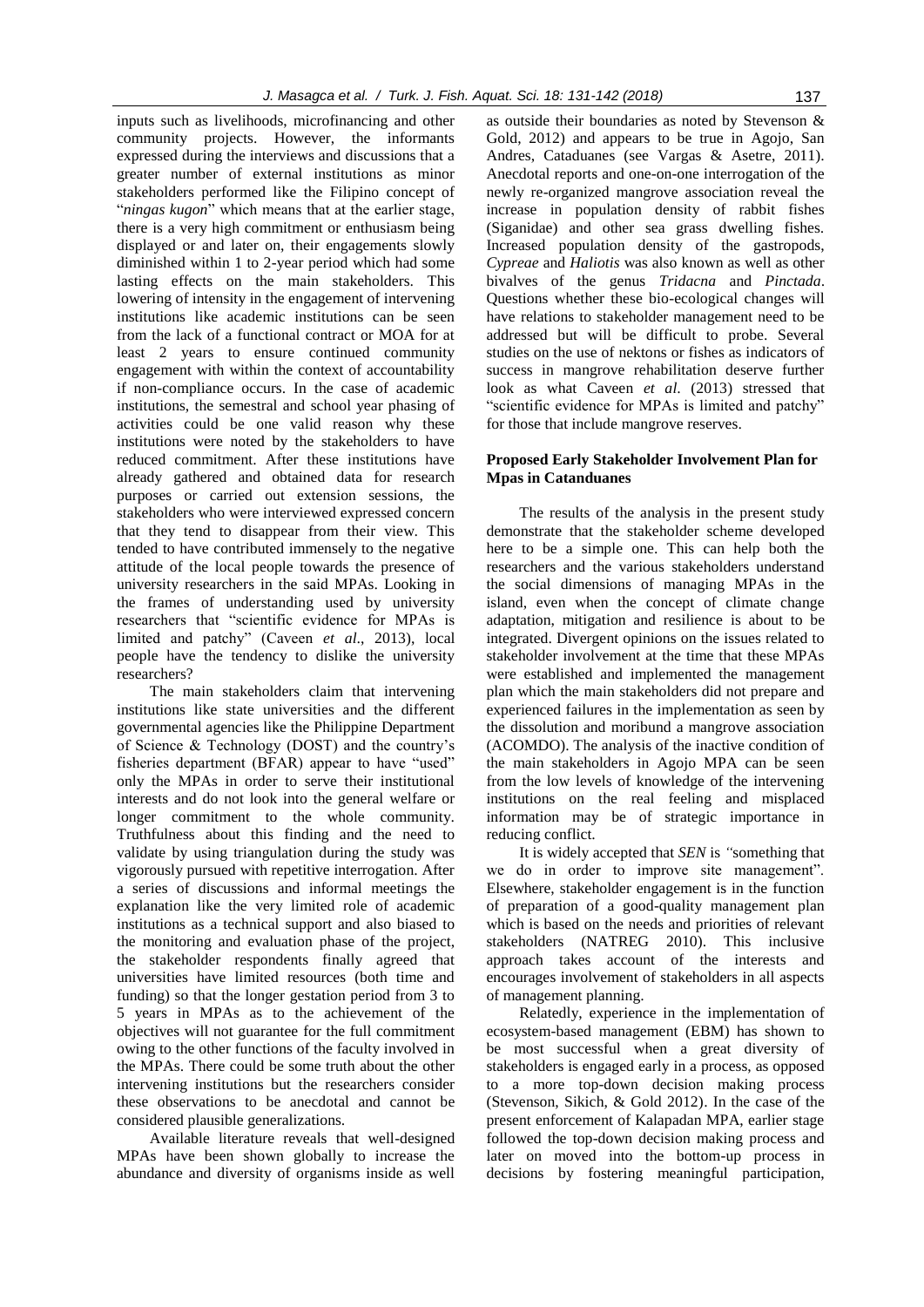engaging early and establishing clear objectives. The need for an early engagement is deemed important when this new MPA is about to enforced.

From 1993 to 1996, then 1998-1999 and from 2009-2012, the corresponding author (JTM) and all the authors others have gained visibility in the Agojo MPA. The work of Bradecina and Nieves (2006) described the MPAs in the island which include aspects of engagements that involve the intervening academic institutions.

With the invitation of the Baras Municipal Office for Technical Assistance dated May 15, 2012, a committee was created by the university President to work on the CRM project of the municipality that includes the enforcement of Kalapadan MPA. As a response to this request of the municipal LGU, technical committee started to design ways on how to address the myriad of issued to be addressed in Kalapadan Bay Area CRM project.

The university's commitment for technical assistance particularly on the enforcement of an MPA in the KBA yielded a small component for inclusion in the 2012-2016 FYSDP on the creation of a multidisciplinary institute for water, renewable energy, environment and climate within the Ecoville Vision 2020, which will work for a *Water Policy Lab for Rivers and Marine Spaces.* This proposed research lab hopes to integrate technical assistance projects and fisheries R&D particularly on the island"s MPAs. As management objectives for the younger Kalapadan MPA will depend on the specific ecological, cultural or socioeconomic problems of the municipality that this MPA is meant to improve, the purpose, type, size and shape and the concept is currently being finalized by the technical team. This is so since MPAs cannot be generalized (Agardy *et al*., 2003) and the situation of Agojo MPA is different from Kalapadan MPA in many respects but can be integrated in a unified protocol for the early engagement of stakeholders using the *SID-SIN-SEN*. The case of Agojo MPA which has a PO just recently organized with the same President and Kalapadan MPA which will have a management plan to be formulated as well as stakeholders identification and engagements, the necessity to design an early engagement protocol for both MPAs clearly suggest the urgency. In the design of a new MPA such as the enforcement of Kalapadan MPA, the local context according to [Heck,](http://www.scopus.com.scopeesprx.elsevier.com/authid/detail.url?origin=resultslist&authorId=36806223300&zone=)  [Dearden, &](http://www.scopus.com.scopeesprx.elsevier.com/authid/detail.url?origin=resultslist&authorId=7004027719&zone=) [McDonald \(2](http://www.scopus.com.scopeesprx.elsevier.com/authid/detail.url?origin=resultslist&authorId=7203088451&zone=)012) must be clearly understood and taken into consideration in the development of the goals and objectives. Likewise, clear statements are to be developed, at the early planning stage that will indicate what this new MPA is supposed to achieve and how can it be effective with the early stakeholder engagement. While several cases can be found in different islands of the Philippine archipelago, this paper will subscribe early stakeholder engagement patterns and models from various sources. With the extensive literature reviews, several models can serve as guides as those

propounded by various MPA specialists whom some of the authors of this paper have personal or direct contacts. In this way, establishing networks can be done with ease and include research components to increase productivity in refereed publications.

While Kalapadan MPA has just been enforced, we attempted to consider geographical framing as well as the geo-physico-ecological characteristics of the areas covered. These areas are vulnerable to certain threats and natural phenomena in the planning and management of MPAs. During the process we are currently suggesting to the municipality of Baras an approach that includes the integration and encouragement of stakeholders" engagement which have very strong legal backings in Philippine statutes and policies related to CRM. We propose here the approach which is mainly composed of the marine spatial planning as suggested by Pomeroy & Douvere (2008). The stages of the planning process and the ways in which stakeholders should be included at each stage are as follows: I- *The MPA Management Planning Phase* (Major stakeholders will contribute to the setting of priorities, objectives, and the purpose of MPA management plan; and identify stakeholders who can assist to determine, organize or group, and rank management problems, needs, and opportunities in order of priority; II- *The MPA Management Plan Evaluation Phase* (Stakeholders of Agojo and Kalapadan MPAs will be engaged in the evaluation and choice of plan options; III- *The MPA Management Plan Implementation Phase* (Stakeholders of Agojo and Kalapadan MPA will be utilized in the community-based approach to enforcement in the areas covered); IV-*The MPA Management Plan Post Implementation Phase* (Major and minor stakeholders will be consulted about the overall effectiveness or performance in achieving goals and objectives of the plan.

The strategies formulated for the four-stage process will include *SID, SIN and SEN*. Table 2 shows the programs/activities and strategies for both Agojo and Kalapadan MPA. The formulation of the scheme and the strategies as discussed previously and the engagements will be expected to enhance the level of awareness and role of MPA in conservation of the island's sustainability as well as raising the community response level. Several references were used here such as [\(Pulina](http://www.scopus.com.scopeesprx.elsevier.com/authid/detail.url?origin=resultslist&authorId=14036065900&zone=) & [Meleddu,](http://www.scopus.com.scopeesprx.elsevier.com/authid/detail.url?origin=resultslist&authorId=51864194300&zone=) 2012; Smith, 2012; [Treffny](http://www.scopus.com.scopeesprx.elsevier.com/authid/detail.url?origin=resultslist&authorId=55046037400&zone=) & [Beilin,](http://www.scopus.com.scopeesprx.elsevier.com/authid/detail.url?origin=resultslist&authorId=55043245400&zone=) 2011; Yang *et al*., 2011; Salter, Robinson, & Wiek, 2010).

It is proposed that appraisal of the performance of the two MPAs in the next 2 to 3 years (Table 3) will include: I- *Environmental Changes* as seen in (a) biodiversity indices in aquatic resources, (b) reduced pollution as tested in the water and sediments, (c) seagrass and coral cover restoration; II- *Social, Health, Scientific Knowledge and Education* as shown in (a) increase in scientific data about flora, fauna and microbial population, (b) increase in number as to the usage of marine ecology data of the MPA, (c) event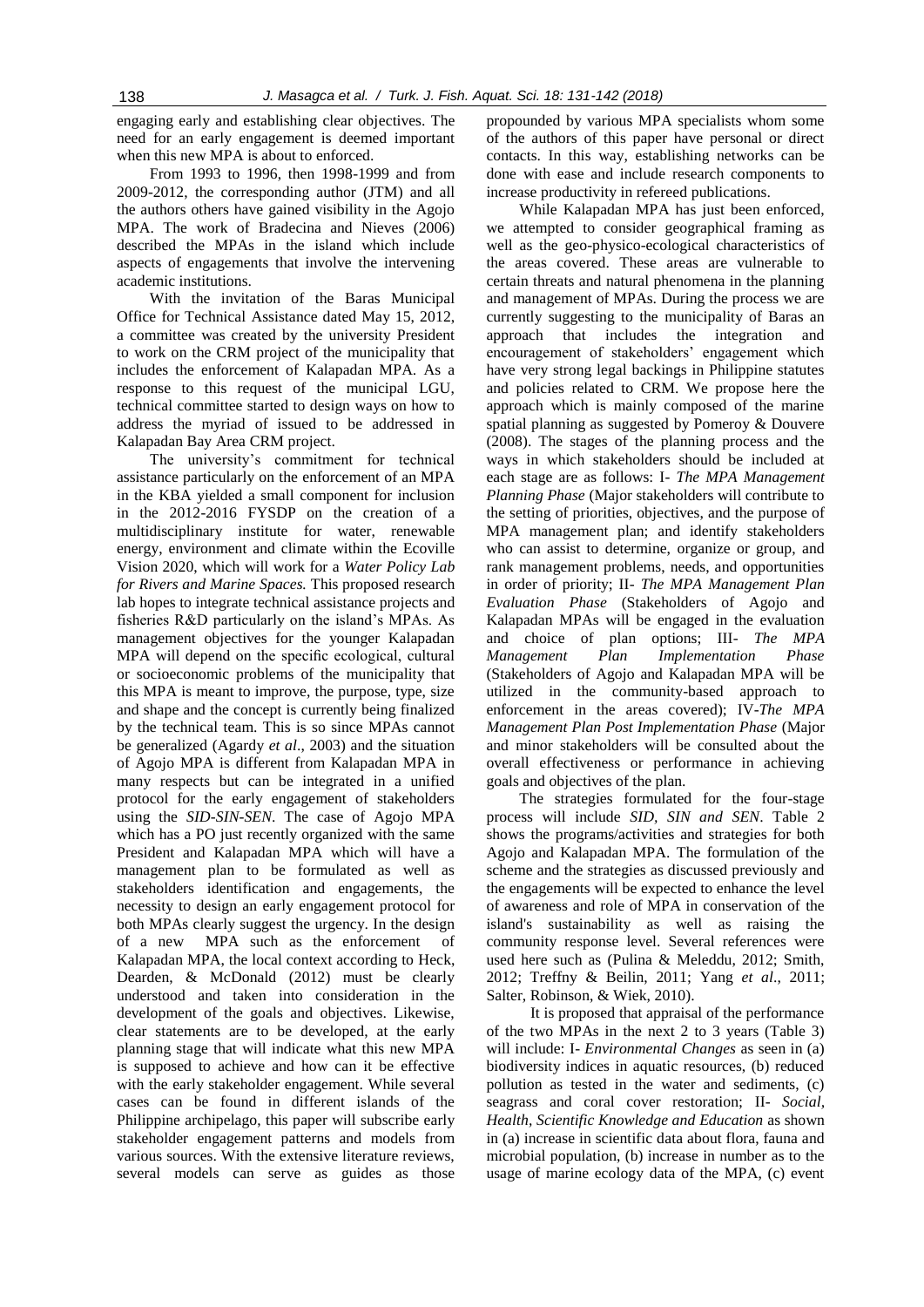| <b>Stakeholder</b>    | Activities/Strategies                                  | <b>Locations and Target Actors</b>          |
|-----------------------|--------------------------------------------------------|---------------------------------------------|
| Management            |                                                        |                                             |
| Component             |                                                        |                                             |
| <b>Stakeholders</b>   | interviews with potential stakeholders; meetings with  | Kalapadan Bay Area; Office of the Municipal |
| <b>Identification</b> | the identified major and minor for stakeholders        | Mayor of Baras; Catanduanes State Colleges  |
| (SID)                 |                                                        |                                             |
| Stakeholder           | public consultation with the stakeholders; creation of | Project Management Committee of             |
| Inputs (SIN)          | a barangay-based consultative committee or site        | Kalapadan MPA; The MLGU Baras-CSC           |
|                       | coordinators through the FARMC; interviews and         | Technical Committee; and the Barangay       |
|                       | clustered workshops for the POs and groups; capacity   | Captains of 4 municipalities ACOMDO and     |
|                       | building; general workshop for Kalapadan MPA           | Barangay Council of Agojo; Municipal LGU;   |
|                       | protected marine spaces                                | Catanduanes State Colleges; MAO; DENR,      |
|                       |                                                        | etc.                                        |
| Stakeholder           | In situ meetings, leadership trainings, study visit in | All Major and Minor Stakeholders of Agojo   |
| Engagement            | other MPAs                                             | and Kalapadan MPAs                          |
| (SEN)                 |                                                        |                                             |
|                       |                                                        |                                             |

| Table 2. Stakeholder involvement proposed activities/strategies for 2 MPAs in Catanduanes Island, Philippines |  |  |  |  |
|---------------------------------------------------------------------------------------------------------------|--|--|--|--|
|---------------------------------------------------------------------------------------------------------------|--|--|--|--|

management, leisure, recreational and tourismic events that involve the MPAs, (d) number of publications of CSU about the MPAs; III*- Benefits of the LGU and Economics of the Locality* as determined by (a) increased income of the fishers, (b) increased income from eco-tourism, and (c) increase in the organizational funding of the POs (ACOMDO and Kalapadan Organization; and IV- *Efficiency of Managing the MPA* as shown by (a) tourism ordinances enacted, (b) enforcement of fisheries and water laws, (c) improvement of stakeholder engagement, (d) improved information dissemination about the MPA, (e) monitoring of the MPA program/projects, and (f) fishery regulations enacted and enforced.

# **Conclusion and Recommendation**

The information gathered during the course of this study on stakeholder management with stakeholder identification, inputs and engagements project with the scheme *SID-SIN-SEN* provided significant insights into stakeholder views toward the efficient and effective achievement of the goals and objectives the MPAs under study. Of equal importance is the process itself on probing into what are in the minds of these stakeholders both main and minor or external intervening institutions fostered new relationships and perspectives among all the stakeholder participants, including the LGUs, peoples" organizations (but not with the NGOs which the researchers did not include as part of respondents) and the educational institutions. With some exceptions, stakeholders have developed certain indifference among the representatives of the intervening institutions knowing little about the ways to improve the management of MPAs by maximizing stakeholder engagements with properly designed management or zoning plans that will incorporate ways to generate funds for the MPAs and not rely on dole-outs as the historically accepted as anti-

developmental. Some stakeholders have not yet fully engaged themselves in the management of MPAs and have not realized the emerging practice of converting their organization (POs) as the platform to generate income for the general operation of the MPA. They were understandably concerned and even worried about the coming in and out of external people or institutions as the minor stakeholders who suddenly visit the protected marine space for no reason at all but are willing tom assist the management of the protected areas for sustainability. Political intervention and conflicts within the project management team of the LGU and the inability of MAOs to reach out as to the desired needs of the POs taking care of the marine spaces deserve further or another look as to maximizing engagements. It should be clear to the stakeholders that effective engagement will have relations to the overall time, cost, complexity, and uncertainty involved in pursuing their activities for the MPAs. As such, the need to propose early engagement schemes for the enforcement of an MPA in the province with the urgent need for an intervening and co-managing higher education institution or universities to commit at least 2- or 3 year time period of engagement with the community which will ensure success and sustainability of MPAs in the island province. With the establishment of the natural resource or environmental unit in SUCs such as the proposed Water Policy Lab for Rivers and Marine Spaces in the state college can take care the technical needs of MPAs in the island province. This is a positive move towards sustained stakeholder management approach by carrying out background researches, facilitated dialogues and extension services to LGUs which will be enforcing MPAs in their localities.

# **Acknowledgement**

Sincere thanks are given to: Professors Sonia Sapico and Estrella Tribiana for the inputs and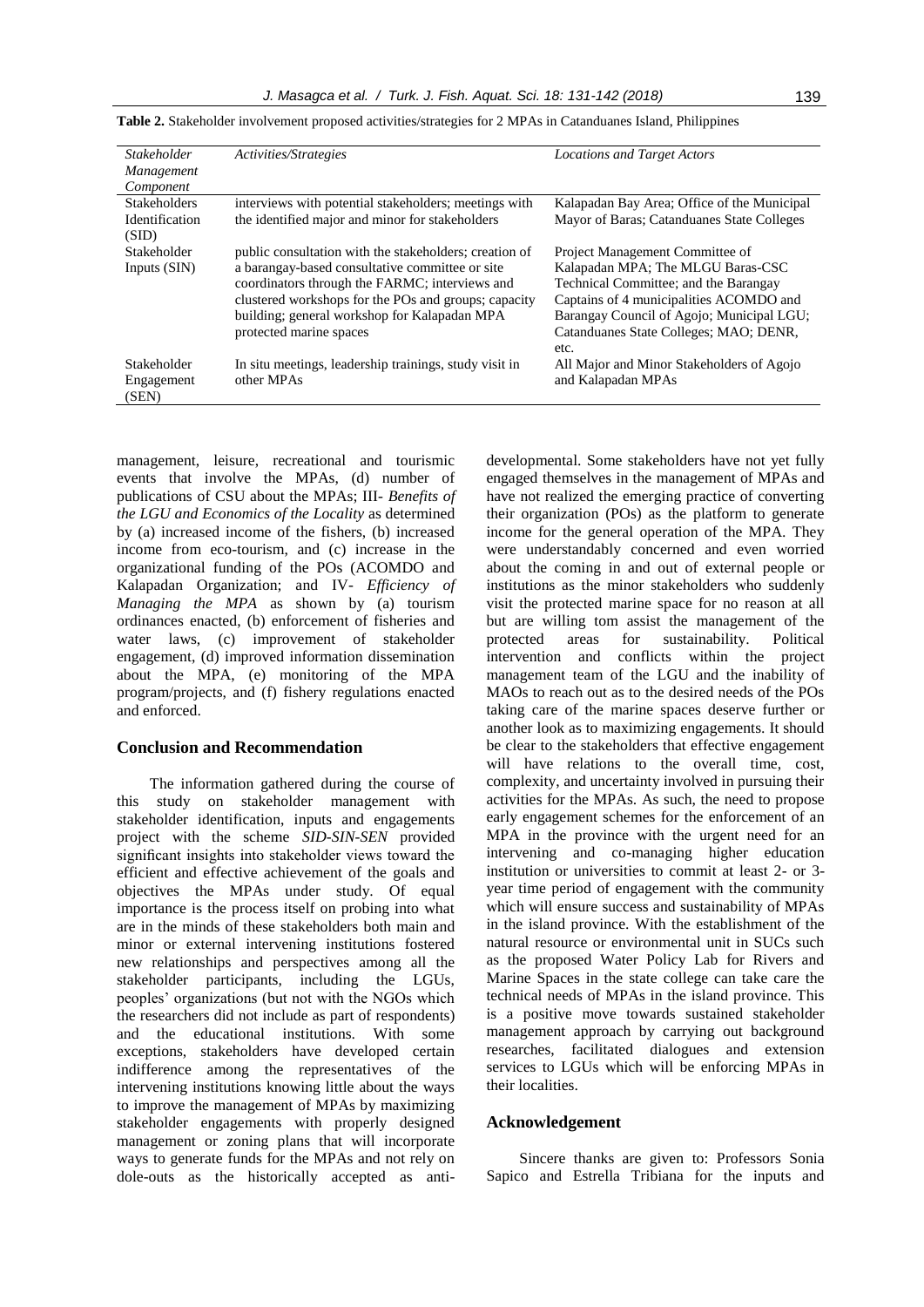**Table 3.** Early Stakeholder Involvement Plan: Component on Performance Appraisal of Agojo Point Fish Sanctuary and Marine Reserve in San Andres, Catanduanes Based On the Local People"s Perceptions

| <b>Environmental Changes</b>                                                                    | Indicators                                                                                                | Data from Agojo MPA                                                                                                                                               |  |
|-------------------------------------------------------------------------------------------------|-----------------------------------------------------------------------------------------------------------|-------------------------------------------------------------------------------------------------------------------------------------------------------------------|--|
| Biodiversity indices in aquatic resources                                                       | fish<br>catch/unit<br>effort;<br>Mean                                                                     | 50% increase                                                                                                                                                      |  |
| Pollution as tested in the water and<br>sediments                                               | diversity fish resources<br>Total dissolved solids                                                        | 25% Reduced                                                                                                                                                       |  |
| Seagrass and coral cover restoration                                                            | Percent seagrass and % coral cover                                                                        | 50% increase in seagrass beds; 25% increase in<br>coral cover                                                                                                     |  |
| Social, Health, Scientific Knowledge and<br>Education                                           | Indicators Used                                                                                           | Data from Agojo MPA                                                                                                                                               |  |
| increase in scientific data about flora,<br>fauna and microbial population,                     | of<br>floral<br>Diversity<br>elements<br>identified<br>before<br>and<br>during<br>engagement              | Increase in number and size                                                                                                                                       |  |
|                                                                                                 | Diversity<br>faunal<br>elements<br>identified before<br>and<br>during<br>engagement                       | Increase in number and size                                                                                                                                       |  |
|                                                                                                 | Diversity of microbial population<br>identified                                                           | Increase in number of                                                                                                                                             |  |
| increase in number as to the usage of<br>marine ecology data of the MPA,                        | researchers entering the sanctuary<br>Sightings of birds, amphibians<br>and other endemic faunal elements | Increase in number of researches<br>Increase in number of birds sighted<br>Increase in presence of amphibians residing in the<br>area <i>i.e.</i> monitor lizards |  |
| event management, leisure, recreational<br>and tourismic events that involve the<br><b>MPAs</b> | Number of events<br>Number<br>of<br>leisure<br>and<br>recreational activities<br>Number of tourists       | Increase in the number of events<br>Increase in number of leisure and recreational<br>activities<br>Increase in the number of tourists visiting the area          |  |
|                                                                                                 |                                                                                                           |                                                                                                                                                                   |  |
| Reports and publications of CSC about the                                                       | Reports published                                                                                         | Increase in the number reports published                                                                                                                          |  |
| <b>MPAs</b><br>Benefits of<br>LGU<br>I.<br>the<br>and<br>Economics of the Locality              | Number of Publications<br><b>Indicators Used</b>                                                          | Increased in the number of publications<br>Data from Agojo MPA                                                                                                    |  |
| Income of the fishers.                                                                          | Income derived from fishing                                                                               | Increased income of the fishers.                                                                                                                                  |  |
| Income from eco-tourism                                                                         | Income derived from eco-tourism                                                                           | increased income from eco-tourism                                                                                                                                 |  |
| Organizational funding<br>of the<br>POs<br>(ACOMDO)                                             | derived from<br>Funding<br>the<br>maintenance of the sanctuary                                            | increase in the organizational funding of the POs<br>(ACOMDO                                                                                                      |  |
| Efficiency of Managing the MPA                                                                  | <b>Indicators Used</b>                                                                                    | Data from Agojo MPA                                                                                                                                               |  |
| tourism ordinances enacted                                                                      | Number of ordinances enacted                                                                              | Ordinances enacted in the municipality were<br>enforced in the sanctuary and as well as reenacted in<br>the barangay                                              |  |
| enforcement of fisheries and water laws                                                         | Number of fisheries and water<br>laws enforced                                                            | Strict implementation of RA 8550 and RA 9003                                                                                                                      |  |
| improvement of stakeholder engagement                                                           | Stakeholders attitudes                                                                                    | Increased participation in the attendance and<br>involvement in the management of the sanctuary                                                                   |  |
| improved information dissemination about<br>the MPA                                             | Number<br>of<br>information<br>dissemination on MPA                                                       | Increased in the information and dissemination                                                                                                                    |  |
| monitoring of the MPA program/projects                                                          | Number of times MPA programs<br>are monitored                                                             | campaign<br>4 times increase in the monitoring programs                                                                                                           |  |
| fishery regulations enacted and enforced.                                                       | Number of fishery regulations<br>enacted and enforced                                                     | Strict observance of RA 8550 in all the areas in the<br>sanctuary                                                                                                 |  |

suggestions to improve the paper; the municipal mayors (Hon. Romano of San Andres and Hon. Chito Chi of Baras), the Planning Officer and staff of Baras; and Councilor Jonathan Joson. The assistance of Kate de Leon, Mark Vincent Pagunuran, John Kavin Guerrero, Arlene Alcantara and Edward Tomagan is well-taken. Partial funding came from CSTIFDP and CHED-BFAR PNAP programs.

# **References**

Agardy, T., Bridgewater, P., Crosby, M.P., Day, J., Dayton, P.K., Kenchington, R., Laffoley, D., Mcconney, P., Murray, P.A., Parks, J.E., & Peau, L. (2003). Dangerous targets? unresolved issues and ideological clashes around marine protected areas*. Marine and*  *Freshwater Ecosystems*, *13*, 353-367.

- Aldea, K., & Masagca, J.T. (2016). Climate change information and adaptation in Kuroshio region vulnerable island. *Kuroshio Science*, *10*(1), 89-103.
- [Allegretti, A.M.](http://www.scopus.com.scopeesprx.elsevier.com/authid/detail.url?origin=resultslist&authorId=55210985400&zone=), [Vaske, J.J.,](http://www.scopus.com.scopeesprx.elsevier.com/authid/detail.url?origin=resultslist&authorId=7004503474&zone=) & [Cottrell, S.](http://www.scopus.com.scopeesprx.elsevier.com/authid/detail.url?origin=resultslist&authorId=7005775698&zone=) (2012). [Predicting Stakeholder Support for Fishery Policies.](http://www.scopus.com.scopeesprx.elsevier.com/record/display.url?eid=2-s2.0-84860702690&origin=resultslist&sort=plf-f&src=s&st1=Stakeholder+Management+in+Marine+Protected+areas&sid=FpToWk-qVLCMMTK77hmpepk%3a20&sot=b&sdt=b&sl=63&s=TITLE-ABS-KEY%28Stakeholder+Management+in+Marine+Protected+areas%29&relpos=10&relpos=10&searchTerm=TITLE-ABS-KEY(Stakeholder%20Management%20in%20Marine%20Protected%20areas)) *[Coastal Management](http://www.scopus.com.scopeesprx.elsevier.com/source/sourceInfo.url?sourceId=26814&origin=resultslist)*, *40*(1)*,* 20-32.
- Bradecina, R.G., & Nieves, P. (2006). Institutional arrangements and processes in marine fishery reserves-sanctuaries establishment in Lagonoy Gulf. *Science Diliman, 18*(2), 47-56.
- [Briot, J.P.,](http://www.scopus.com.scopeesprx.elsevier.com/authid/detail.url?origin=resultslist&authorId=6603795538&zone=) [De Azevedo, I M.,](http://www.scopus.com.scopeesprx.elsevier.com/authid/detail.url?origin=resultslist&authorId=35274326700&zone=) [De Melo, D.M.G.,](http://www.scopus.com.scopeesprx.elsevier.com/authid/detail.url?origin=resultslist&authorId=54894560600&zone=) [Vasconcelos, J.E.F.](http://www.scopus.com.scopeesprx.elsevier.com/authid/detail.url?origin=resultslist&authorId=50961603100&zone=), [Alvarez, I.](http://www.scopus.com.scopeesprx.elsevier.com/authid/detail.url?origin=resultslist&authorId=8553299900&zone=), [Martin, S.](http://www.scopus.com.scopeesprx.elsevier.com/authid/detail.url?origin=resultslist&authorId=36025713300&zone=), & [Wei.](http://www.scopus.com.scopeesprx.elsevier.com/authid/detail.url?origin=resultslist&authorId=54894254000&zone=)  [W.](http://www.scopus.com.scopeesprx.elsevier.com/authid/detail.url?origin=resultslist&authorId=54894254000&zone=) (2011). [A serious game and artificial agents to](http://www.scopus.com.scopeesprx.elsevier.com/record/display.url?eid=2-s2.0-84855783408&origin=resultslist&sort=plf-f&src=s&st1=Stakeholder+Management+in+Marine+Protected+areas&sid=FpToWk-qVLCMMTK77hmpepk%3a20&sot=b&sdt=b&sl=63&s=TITLE-ABS-KEY%28Stakeholder+Management+in+Marine+Protected+areas%29&relpos=13&relpos=13&searchTerm=TITLE-ABS-KEY(Stakeholder%20Management%20in%20Marine%20Protected%20areas))  [support intercultural participatory management of](http://www.scopus.com.scopeesprx.elsevier.com/record/display.url?eid=2-s2.0-84855783408&origin=resultslist&sort=plf-f&src=s&st1=Stakeholder+Management+in+Marine+Protected+areas&sid=FpToWk-qVLCMMTK77hmpepk%3a20&sot=b&sdt=b&sl=63&s=TITLE-ABS-KEY%28Stakeholder+Management+in+Marine+Protected+areas%29&relpos=13&relpos=13&searchTerm=TITLE-ABS-KEY(Stakeholder%20Management%20in%20Marine%20Protected%20areas))  [protected areas for biodiversity conservation and](http://www.scopus.com.scopeesprx.elsevier.com/record/display.url?eid=2-s2.0-84855783408&origin=resultslist&sort=plf-f&src=s&st1=Stakeholder+Management+in+Marine+Protected+areas&sid=FpToWk-qVLCMMTK77hmpepk%3a20&sot=b&sdt=b&sl=63&s=TITLE-ABS-KEY%28Stakeholder+Management+in+Marine+Protected+areas%29&relpos=13&relpos=13&searchTerm=TITLE-ABS-KEY(Stakeholder%20Management%20in%20Marine%20Protected%20areas))  [social inclusion.](http://www.scopus.com.scopeesprx.elsevier.com/record/display.url?eid=2-s2.0-84855783408&origin=resultslist&sort=plf-f&src=s&st1=Stakeholder+Management+in+Marine+Protected+areas&sid=FpToWk-qVLCMMTK77hmpepk%3a20&sot=b&sdt=b&sl=63&s=TITLE-ABS-KEY%28Stakeholder+Management+in+Marine+Protected+areas%29&relpos=13&relpos=13&searchTerm=TITLE-ABS-KEY(Stakeholder%20Management%20in%20Marine%20Protected%20areas)) *Proceedings of the 2nd International*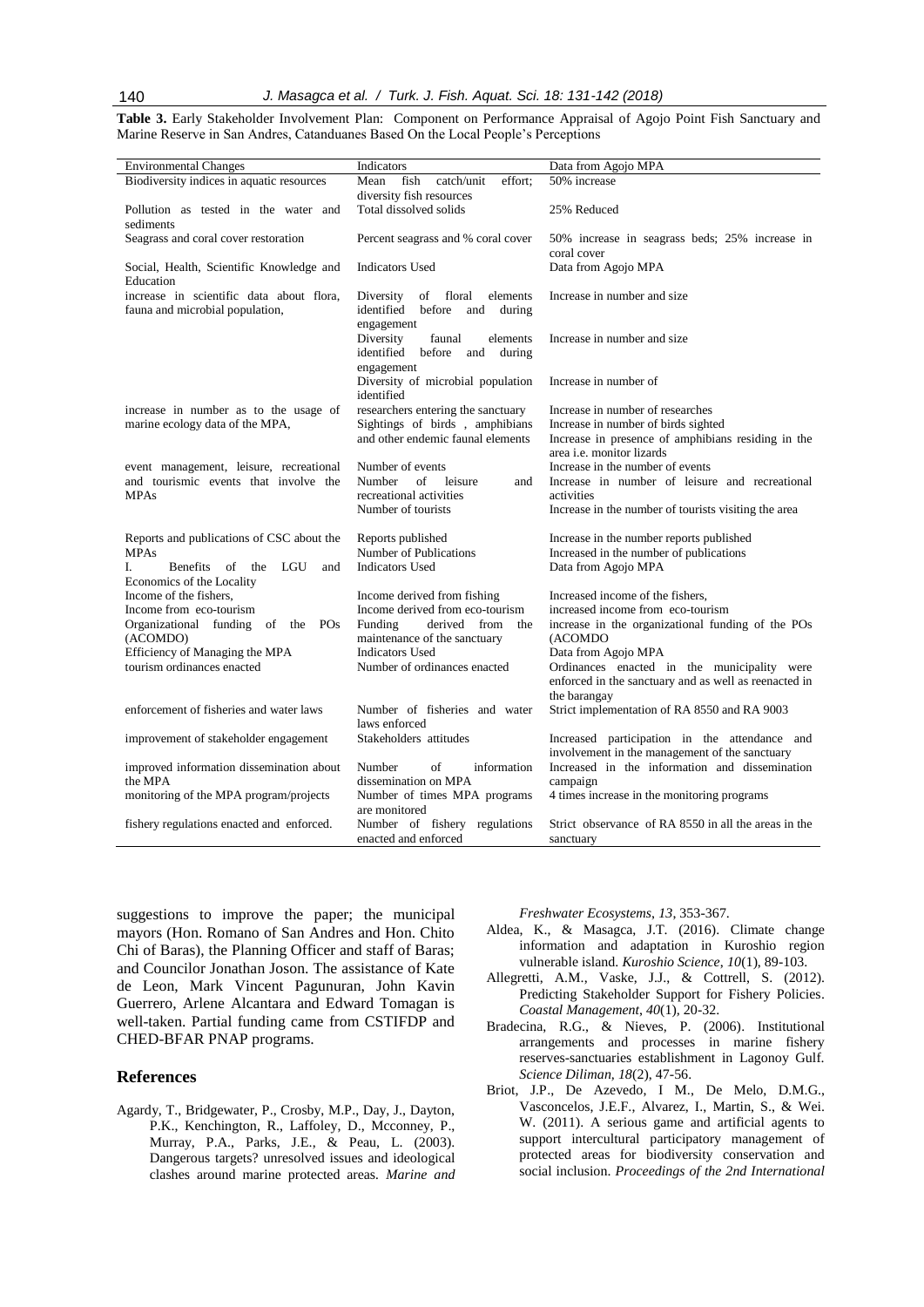*Conference on Culture and Computing, Culture and Computing*, pp.15-20.

- Campos, W.L. & P.M. Alino. (2008). Recent advances in the management of marine protected areas in the Philippines. *Kurushio Science, 2*(1), 29-34.
- Caveen, A., Gray, T.S., Stead, S.M., Polunin, N.V.C. 2013. MPA policy: What lies behind the science? *Marine Policy*, *37*, 3–10.
- Dahl-Tacconi, N. (2005). Investigating information requirements for evaluating effectiveness of marine protected areas-Indonesian case studies. *Coastal Management, 33*(3), 225-246.
- [Dalton, T.](http://www.scopus.com.scopeesprx.elsevier.com/authid/detail.url?origin=resultslist&authorId=9639917700&zone=), [Forrester, G.](http://www.scopus.com.scopeesprx.elsevier.com/authid/detail.url?origin=resultslist&authorId=7003768836&zone=), & [Pollnac, R.](http://www.scopus.com.scopeesprx.elsevier.com/authid/detail.url?origin=resultslist&authorId=6603610255&zone=) (2012). [Participation, Process Quality, and Performance of](http://www.scopus.com.scopeesprx.elsevier.com/record/display.url?eid=2-s2.0-84859911291&origin=resultslist&sort=plf-f&src=s&st1=Stakeholder+Management+in+Marine+Protected+areas&sid=FpToWk-qVLCMMTK77hmpepk%3a20&sot=b&sdt=b&sl=63&s=TITLE-ABS-KEY%28Stakeholder+Management+in+Marine+Protected+areas%29&relpos=4&relpos=4&searchTerm=TITLE-ABS-KEY(Stakeholder%20Management%20in%20Marine%20Protected%20areas))  [Marine Protected Areas in the Wider Caribbean](http://www.scopus.com.scopeesprx.elsevier.com/record/display.url?eid=2-s2.0-84859911291&origin=resultslist&sort=plf-f&src=s&st1=Stakeholder+Management+in+Marine+Protected+areas&sid=FpToWk-qVLCMMTK77hmpepk%3a20&sot=b&sdt=b&sl=63&s=TITLE-ABS-KEY%28Stakeholder+Management+in+Marine+Protected+areas%29&relpos=4&relpos=4&searchTerm=TITLE-ABS-KEY(Stakeholder%20Management%20in%20Marine%20Protected%20areas)) . *[Environmental Manage](http://www.scopus.com.scopeesprx.elsevier.com/source/sourceInfo.url?sourceId=21478&origin=resultslist)ment*, 1-14. http://dx.doi.org/10.1007/s00267-012-9855-0
- Fox, E., Poncelet, E., Connor, D., Vasques, J., Ugoretz, J., McCreary, S., Monié, D., Harty, M., & Gleason, M. (2012). Adapting stakeholder processes to regionspecific challenges in marine protected area network planning. *Ocean & Coastal Management.*  http://dx.doi.org/10.1016/j.ocecoaman.2012.07.008.
- Gilliland, P.M., & Laffoley, D.d"A. (2008). Key elements and steps in the process of developing ecosystembased marine spatial planning. In: Douvere, F. & Ehler, C., 2008. Special issue on the role of marine spatial planning in implementing ecosystem-based, sea-use management. *Marine Policy*, *32*(5), 787-796.
- Glass, J.H., Scott, A.J., & Price, M.F.(2013). The power of the process: Co-producing a sustainability assessment toolkit for upland estate management in Scotland. *Land Use Policy, 30*, 254-265.

[http://dx.doi.org/10.1016/j.landusepol.2012.03.024](http://doi.org/10.1016/j.landusepol.2012.03.024)

- Halpern, B.S., Longo, C., Hardy, D., McLeod, K.L., Samhouri, J.F., Katona, S.K., Kleisner, K., Lester, S.F., O"Leary, J., Ranelletti, M., Rosenberg, A.A., Scarborough, D.R., Selig, E.R., Best, B.D., Brumbaugh, D.R., Chapin, F.S., Crowder, L.B., Daly, K.L., Doney, S.C., Elfes, C., Fogatry, M.J., Gaines, S.D., Jacobsen, K.I., Karrer, L.B., Leslie, H.M., Neeley, E., Pauly, D., Polasky, S., Ris, B., St. Martin, K., Stone, G.S., Sumaila, U.R., & Zellerr, D. (2012). An index to assess the health and benefits of the global ocean. *Nature*, *488*, 615-620.
	- http://dx.doi.org/10.1038/nature11397
- [Heck, N,](http://www.scopus.com.scopeesprx.elsevier.com/authid/detail.url?origin=resultslist&authorId=36806223300&zone=) [Dearden, P.](http://www.scopus.com.scopeesprx.elsevier.com/authid/detail.url?origin=resultslist&authorId=7004027719&zone=), , & [McDonald, A.](http://www.scopus.com.scopeesprx.elsevier.com/authid/detail.url?origin=resultslist&authorId=7203088451&zone=) (2012). [Stakeholder Evaluation Priorities for Demonstrating](http://www.scopus.com.scopeesprx.elsevier.com/record/display.url?eid=2-s2.0-84860776802&origin=resultslist&sort=plf-f&src=s&st1=Stakeholder+Management+in+Marine+Protected+areas&sid=FpToWk-qVLCMMTK77hmpepk%3a20&sot=b&sdt=b&sl=63&s=TITLE-ABS-KEY%28Stakeholder+Management+in+Marine+Protected+areas%29&relpos=8&relpos=8&searchTerm=TITLE-ABS-KEY(Stakeholder%20Management%20in%20Marine%20Protected%20areas))  [Marine Protected Area Effectiveness at the Pacific](http://www.scopus.com.scopeesprx.elsevier.com/record/display.url?eid=2-s2.0-84860776802&origin=resultslist&sort=plf-f&src=s&st1=Stakeholder+Management+in+Marine+Protected+areas&sid=FpToWk-qVLCMMTK77hmpepk%3a20&sot=b&sdt=b&sl=63&s=TITLE-ABS-KEY%28Stakeholder+Management+in+Marine+Protected+areas%29&relpos=8&relpos=8&searchTerm=TITLE-ABS-KEY(Stakeholder%20Management%20in%20Marine%20Protected%20areas))  [Rim National Park Reserve, Canada.](http://www.scopus.com.scopeesprx.elsevier.com/record/display.url?eid=2-s2.0-84860776802&origin=resultslist&sort=plf-f&src=s&st1=Stakeholder+Management+in+Marine+Protected+areas&sid=FpToWk-qVLCMMTK77hmpepk%3a20&sot=b&sdt=b&sl=63&s=TITLE-ABS-KEY%28Stakeholder+Management+in+Marine+Protected+areas%29&relpos=8&relpos=8&searchTerm=TITLE-ABS-KEY(Stakeholder%20Management%20in%20Marine%20Protected%20areas)) *[Coastal](http://www.scopus.com.scopeesprx.elsevier.com/source/sourceInfo.url?sourceId=26814&origin=resultslist)  [Management,](http://www.scopus.com.scopeesprx.elsevier.com/source/sourceInfo.url?sourceId=26814&origin=resultslist) 40*(1), 55-72.

http://dx.doi.org/1[0.1080/08920753.2011.639866](http://dx.doi.org/10.1080/08920753.2011.639866)

- [Horigue,](http://www.sciencedirect.com.scopeesprx.elsevier.com/science?_ob=RedirectURL&_method=outwardLink&_partnerName=27983&_origin=article&_zone=art_page&_linkType=scopusAuthorDocuments&_targetURL=http%3A%2F%2Fwww.scopus.com%2Fscopus%2Finward%2Fauthor.url%3FpartnerID%3D10%26rel%3D3.0.0%26sortField%3Dcited%26sortOrder%3Dasc%26author%3DHorigue,%2520Vera%26authorID%3D55209954200%26md5%3D577c243b1868ee781654fd45060f87e0&_acct=C000063056&_version=1&_userid=4393131&md5=b9bf7f083792805ea294d7b76c9e8683) V., [Aliño,](http://www.sciencedirect.com.scopeesprx.elsevier.com/science?_ob=RedirectURL&_method=outwardLink&_partnerName=27983&_origin=article&_zone=art_page&_linkType=scopusAuthorDocuments&_targetURL=http%3A%2F%2Fwww.scopus.com%2Fscopus%2Finward%2Fauthor.url%3FpartnerID%3D10%26rel%3D3.0.0%26sortField%3Dcited%26sortOrder%3Dasc%26author%3DAli%25C3%25B1o,%2520Porfirio%2520M.%26authorID%3D6602135005%26md5%3Dc89d39c6a21b3a91124757150927f95e&_acct=C000063056&_version=1&_userid=4393131&md5=9cfce8a35a4235f832bdb208dca21f27) P.M., White, A.T., & [Pressey,](http://www.sciencedirect.com.scopeesprx.elsevier.com/science?_ob=RedirectURL&_method=outwardLink&_partnerName=27983&_origin=article&_zone=art_page&_linkType=scopusAuthorDocuments&_targetURL=http%3A%2F%2Fwww.scopus.com%2Fscopus%2Finward%2Fauthor.url%3FpartnerID%3D10%26rel%3D3.0.0%26sortField%3Dcited%26sortOrder%3Dasc%26author%3DPressey,%2520Robert%2520L.%26authorID%3D7006823219%26md5%3D1bdf9eca393f7f425f4dad9055a3d78c&_acct=C000063056&_version=1&_userid=4393131&md5=20351408b263ac2c17d124d629e96e77) R.L.. 2012. Marine protected area networks in the Philippines: Trends and challenges for establishment and governance. *Ocean & Coastal Management, 64*, 15–26.
- [Jentoft, S.](http://www.scopus.com.scopeesprx.elsevier.com/authid/detail.url?origin=resultslist&authorId=6701462851&zone=), [Pascual-Fernandez, J.J.](http://www.scopus.com.scopeesprx.elsevier.com/authid/detail.url?origin=resultslist&authorId=23493540200&zone=), [de la Cruz-Modino, R.](http://www.scopus.com.scopeesprx.elsevier.com/authid/detail.url?origin=resultslist&authorId=25640758800&zone=), [Gonzalez-Ramallal, M.](http://www.scopus.com.scopeesprx.elsevier.com/authid/detail.url?origin=resultslist&authorId=54941422700&zone=), & [Chuenpagdee, R.](http://www.scopus.com.scopeesprx.elsevier.com/authid/detail.url?origin=resultslist&authorId=6602398484&zone=) (2012). What stakeholders think about marine protected areas: case studies from Spain. *Human Ecology, 40*, 185- 197.

http://dx.doi.org/10.1007/s10745-012-9459-6

Kelleher, G., & Kenchington, R. (1992). *Guidelines for Establishing Marine Protected Areas*. A Marine Conservation and Development Report. IUCN, Gland, Switzerland. vii, 79 pp.

- Kelleher, G., Bleakley, C., & Wells, S. (1995). *A global representative system of marine protected areas*. World Bank, Washington, D.C.
- Leslie, H. (2005). Synthesis of marine conservation planning approach. *Conservation Biology*, 19(Dec.):1701-1713.
- http://dx.doi.org/10.1111/j.1523-1739.2005.00268.x
- Masagca, J.T. (2008). Occurrence and distributional range of mangrove vascular flora of Catanduanes Island, Luzon, Philippines. *BIOTROPIA*, *15*(2), 1-10.
- Masagca, J.T. (2006). Percepciones de los maestros de ciencia y habitantes costeros sobre conservación de la biodiversidad de manglar (Science teachers' and coastal dwellers" perceptions on mangrove biodiversity conservation). *Revista de Educacion en Ciencias. Journal of Science Education, Colombia*. <http://www.highbeam.com/doc/1P3-978202641.html>
- Masagca, J.T., & Masagca, J.T. (2009). Distributional range of mangroves in Catanduanes Island, Philippines: inputs to biobelting and biosheltering program for typhoons, tidal surges and tsunamis. *Proceedings of the 2009 East Asian Seas Congress*. PICC, Manila, Philippines, 27-30 November, PEMSEA.
- Miclat, E., & Ingles, J. (2004). Standardized terms and definition for use in marine protected area management in the Philippines. In: Arceo, H.O., Campos W.L., Fuentes, F., Alino, P.M. (eds.) *Proceedings of the Workshop Toward the Formulation of the Philippine Marine Sanctuary Strategy*. Quezon City: Marine Science Institute, University of the Philippines.
- NATREG. (2010). *Natural Assets and Protected Areas to the Sustainable Regional Development*. A Southeast Europe Project.
- [Nenadovic, M.,](http://www.scopus.com.scopeesprx.elsevier.com/authid/detail.url?origin=resultslist&authorId=55215100900&zone=) [Johnson, T.](http://www.scopus.com.scopeesprx.elsevier.com/authid/detail.url?origin=resultslist&authorId=7404019706&zone=), & [Wilson, J.](http://www.scopus.com.scopeesprx.elsevier.com/authid/detail.url?origin=resultslist&authorId=7406643947&zone=) (2012). [Implementing the western gulf of Maine area closure:](http://www.scopus.com.scopeesprx.elsevier.com/record/display.url?eid=2-s2.0-84860898033&origin=resultslist&sort=plf-f&src=s&st1=Stakeholder+Management+in+Marine+Protected+areas&sid=FpToWk-qVLCMMTK77hmpepk%3a20&sot=b&sdt=b&sl=63&s=TITLE-ABS-KEY%28Stakeholder+Management+in+Marine+Protected+areas%29&relpos=3&relpos=3&searchTerm=TITLE-ABS-KEY(Stakeholder%20Management%20in%20Marine%20Protected%20areas))  [The role and perception of fishers' ecological](http://www.scopus.com.scopeesprx.elsevier.com/record/display.url?eid=2-s2.0-84860898033&origin=resultslist&sort=plf-f&src=s&st1=Stakeholder+Management+in+Marine+Protected+areas&sid=FpToWk-qVLCMMTK77hmpepk%3a20&sot=b&sdt=b&sl=63&s=TITLE-ABS-KEY%28Stakeholder+Management+in+Marine+Protected+areas%29&relpos=3&relpos=3&searchTerm=TITLE-ABS-KEY(Stakeholder%20Management%20in%20Marine%20Protected%20areas))  [knowledge.](http://www.scopus.com.scopeesprx.elsevier.com/record/display.url?eid=2-s2.0-84860898033&origin=resultslist&sort=plf-f&src=s&st1=Stakeholder+Management+in+Marine+Protected+areas&sid=FpToWk-qVLCMMTK77hmpepk%3a20&sot=b&sdt=b&sl=63&s=TITLE-ABS-KEY%28Stakeholder+Management+in+Marine+Protected+areas%29&relpos=3&relpos=3&searchTerm=TITLE-ABS-KEY(Stakeholder%20Management%20in%20Marine%20Protected%20areas)) *[Ecology & Society](http://www.scopus.com.scopeesprx.elsevier.com/source/sourceInfo.url?sourceId=17892&origin=resultslist)*, *17*(1).
- Pohl, C., Zimmerman, S., Fry, A., Gurung, P., & Schneider, G.S. (2010). Researchers' roles in knowledge coproduction: Experience from sustainability research in Kenya, Switzerland, Bolivia and Nepal. *Science and Public Policy*, *37*(4), 267-281.
- Pollnac, R.B. (1982). Socio-cultural aspects of implementing aquaculture systems in marine fishing communities. In: Smith, L.J., Peterson, S. (Eds.), *Aquaculture Development in Less Developed Countries: Social, Economic, and Political Problems*. Westview Press, Boulder, CO, USA, pp. 31-52.
- Pollnac, R.B., Pomeroy, R.S., Harkes, I.H.T. (2001). Fishery policy and job satisfaction in three Southeast Asian fisheries. *Ocean & Coastal Management*, *44*, 531-544.
- Pomeroy, R., and Douvere, F. (2008). The engagement of stakeholders in the marine spatial planning process. *Marine Policy*, *32*(5), 816–22.
- [Pulina, M.](http://www.scopus.com.scopeesprx.elsevier.com/authid/detail.url?origin=resultslist&authorId=14036065900&zone=), & [Meleddu, M.](http://www.scopus.com.scopeesprx.elsevier.com/authid/detail.url?origin=resultslist&authorId=51864194300&zone=) (2012). [Defining a marine](http://www.scopus.com.scopeesprx.elsevier.com/record/display.url?eid=2-s2.0-84862317427&origin=resultslist&sort=plf-f&src=s&st1=Stakeholder+Management+in+Marine+Protected+areas&sid=FpToWk-qVLCMMTK77hmpepk%3a20&sot=b&sdt=b&sl=63&s=TITLE-ABS-KEY%28Stakeholder+Management+in+Marine+Protected+areas%29&relpos=1&relpos=1&searchTerm=TITLE-ABS-KEY(Stakeholder%20Management%20in%20Marine%20Protected%20areas))  [protected area strategy: A stakeholder perspective.](http://www.scopus.com.scopeesprx.elsevier.com/record/display.url?eid=2-s2.0-84862317427&origin=resultslist&sort=plf-f&src=s&st1=Stakeholder+Management+in+Marine+Protected+areas&sid=FpToWk-qVLCMMTK77hmpepk%3a20&sot=b&sdt=b&sl=63&s=TITLE-ABS-KEY%28Stakeholder+Management+in+Marine+Protected+areas%29&relpos=1&relpos=1&searchTerm=TITLE-ABS-KEY(Stakeholder%20Management%20in%20Marine%20Protected%20areas)) *[Ocean & Coastal Managem](http://www.scopus.com.scopeesprx.elsevier.com/source/sourceInfo.url?sourceId=28333&origin=resultslist)ent*, *66*, 46-55.
- Reed, M.S., Bonn, A., Slee, A., & Behary-Borg, W. (2009). The future of the uplands. *Land Use Policy*, *265*, 5204-5216.
- Salter, J., Robinson, J., & Wiek, A. (2010). Participatory methods of integrated assessment. *Interdisciplinary Review on Climate Change*, *1*(5), 697-717.
- Salz, R.J., & Loomis, D.K. (2005). Salt water anglers' attitudes towards marine protected areas. *Fisheries*,